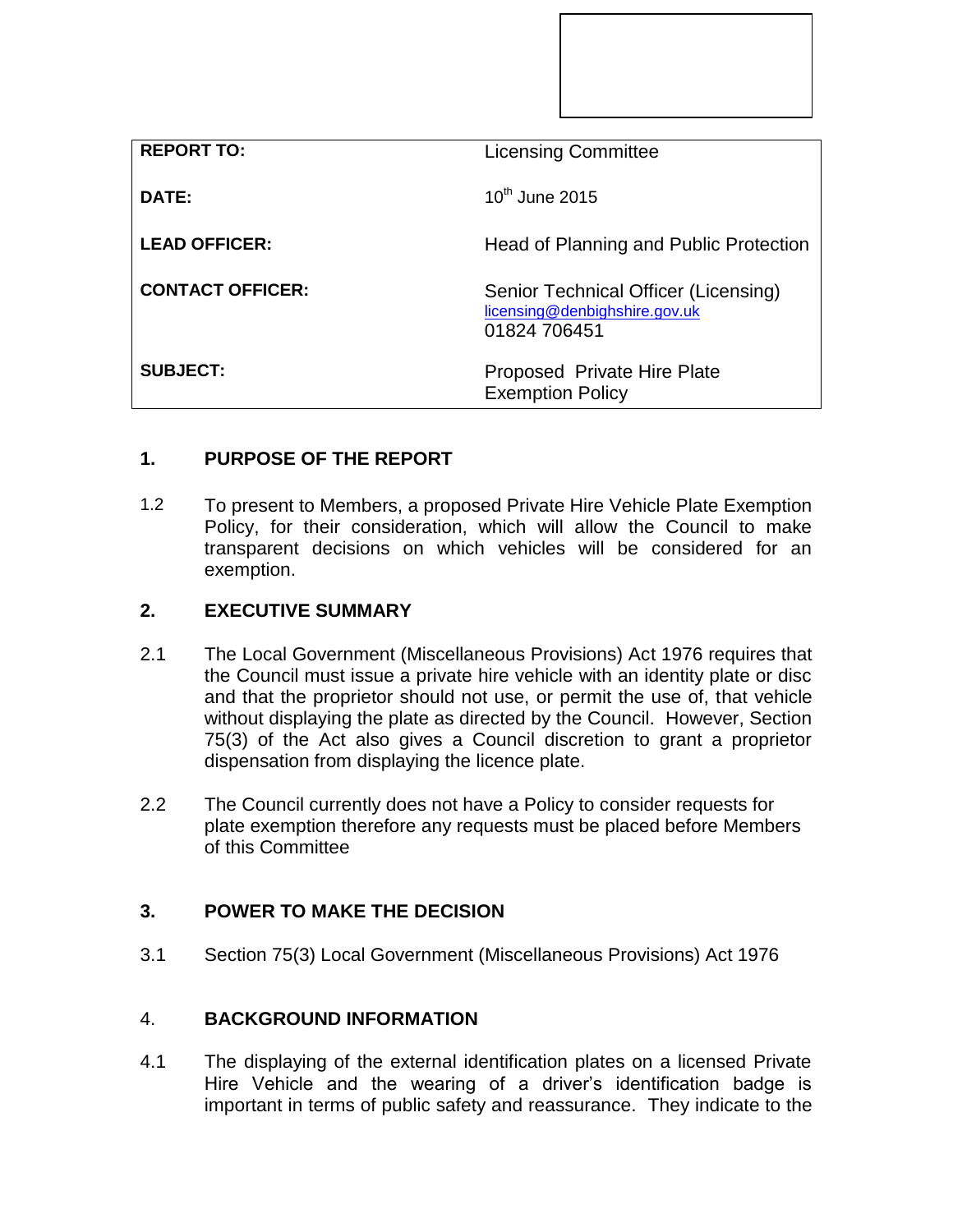travelling public that the vehicle and driver are approved and therefore would have been subject to a number of important checks prior to the licence being granted.

- 4.2 However, there are a small number of occasions when the requirement to display external identification plates may have commercial and customer safety implications ie safety for dignitaries and famous people
- 4.3 The displaying of identification plates, externally, may also deter some corporate customers from using the service.
- 4.4 The current regime for plate exemption is, the Operator is required to submit a formal request, in detail, and a report is placed before Members of this Committee for their consideration. In some circumstances, requests could take three months before being placed before a Committee, due to the constraints of the Committee timetable.
- 4.5 It is not intended that all Private Hire vehicles licensed by the Council should be exempt from the Council's requirements to display an external identification plate, however the Council recognises that there may be circumstances when it would be appropriate for vehicles operating the type of service to be considered suitable for such an exemption.
- 4.6 Research has highlighted that Councils who consider plate exemptions do so for individual vehicles only and not on a fleet basis, and take into account some or all of the following factors:
	- Make and model of the vehicle;
	- The type of work undertaken by the licensed vehicle
	- How the work differs significantly from that of regular private hire work
	- The type of customer
	- The number of regular private hire journeys carried out by the vehicle
	- An relevant history of the applicant in respect of breaches of conditions or legislation
	- The cost of a vehicle in not sufficient reason alone for requesting an exemption
	- Vehicles must be of a high specification standard
- 4.7 When developing the proposed Policy, Officers have not provided a definitive list of vehicles deemed suitable for exemption, but have rather provided an indicative list, which is not exhaustive.
- 4.8 The proposed Policy will provide guidance to potential applicants on the